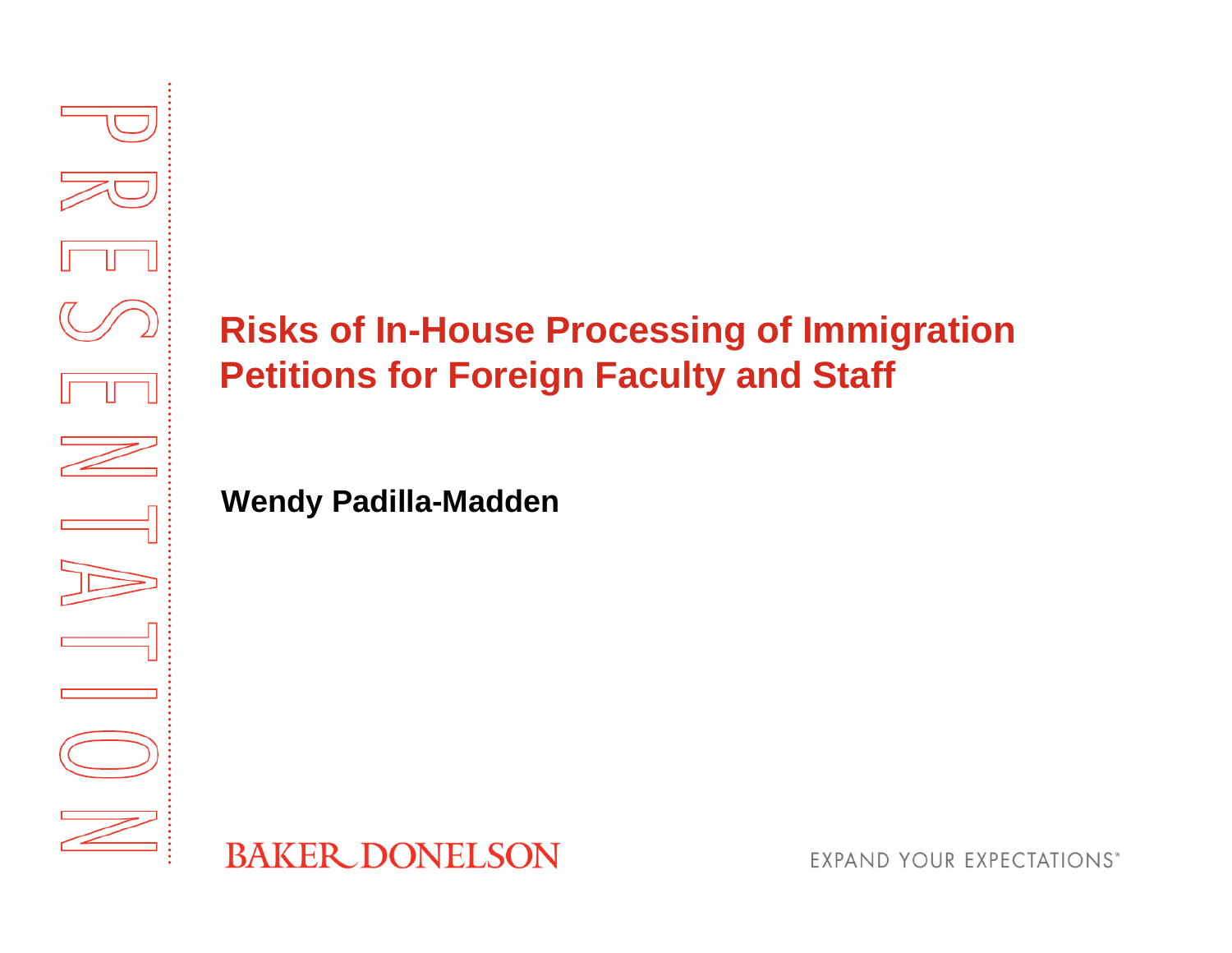#### **Overview**

- • Institutions of Higher Education (IHEs) are increasingly diversifying their faculty and staff by hiring foreign nationals (FNs).
	- − FNs account for at least 22% of faculty at IHE
- • Hiring a foreign national employee **differs significantly** from hiring a U.S. citizen or lawful permanent resident.
	- FNs are generally not allowed to work for a U.S. employer until proper work authorization is issued by the U.S. government.
	- − Sponsorship of FNs involves time, money and also additional employment responsibilities.
	- Hiring of FNs imposes additional compliance obligations on employers.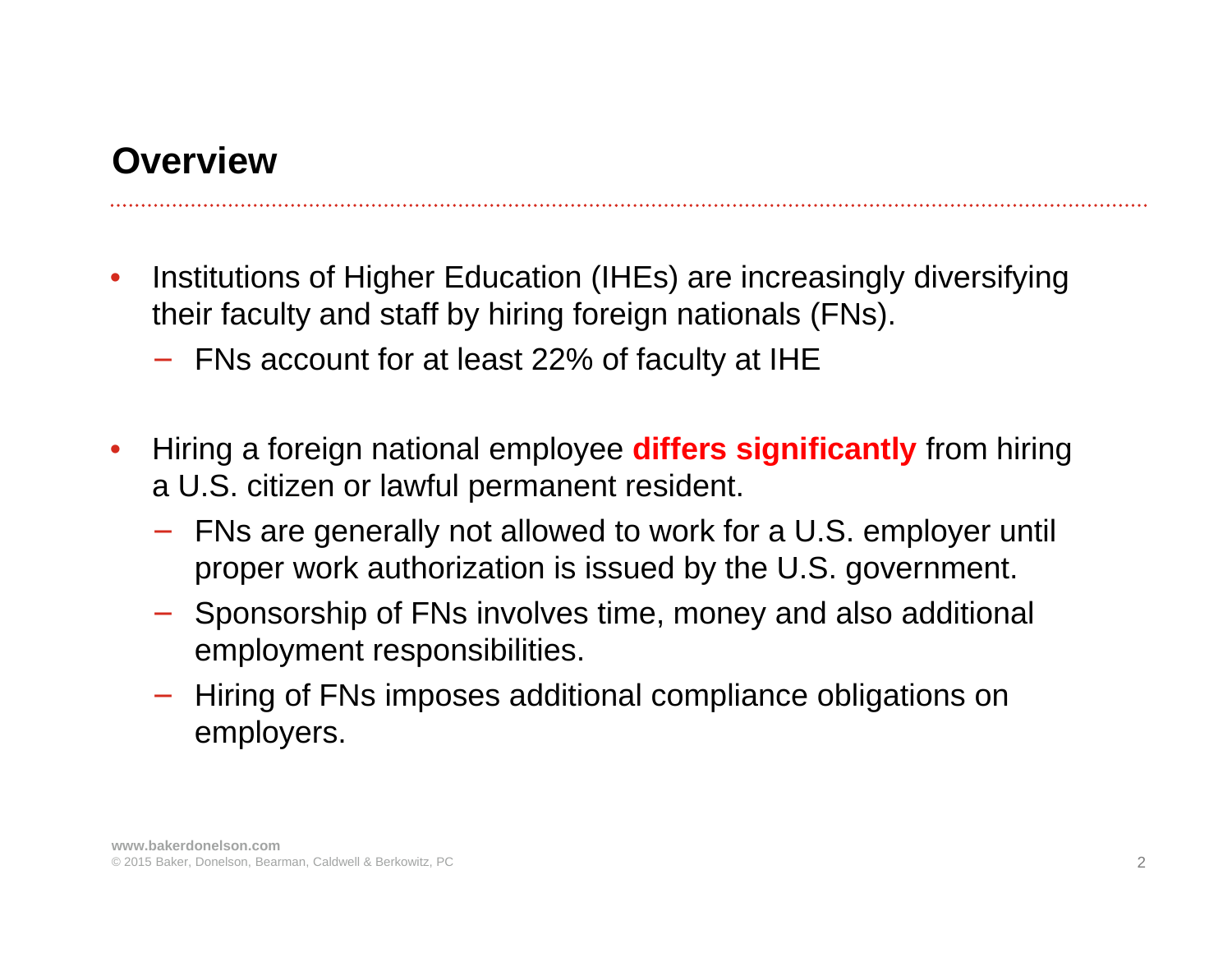# **Opportunities, Issues and Risks in Hiring FNs**

- $\bullet$ **Benefits** 
	- − Recruitment, hiring and retention of top talent
	- − Promotes internationalization of IHE
- $\bullet$ **Challenges** 
	- − Multiple stakeholders
	- Immigration sponsorship involves legal, detailed, complex and specialized work
		- Ŧ GC's office or Legal Dept. may not have required expertise
	- − Significant costs of sponsorship
	- − High stakes are involved
		- **IHE reputation**
		- Ŧ FN's ability to work and reside in U.S. (or to continue to)
	- Difficulty of integrating FN hiring into normal hiring process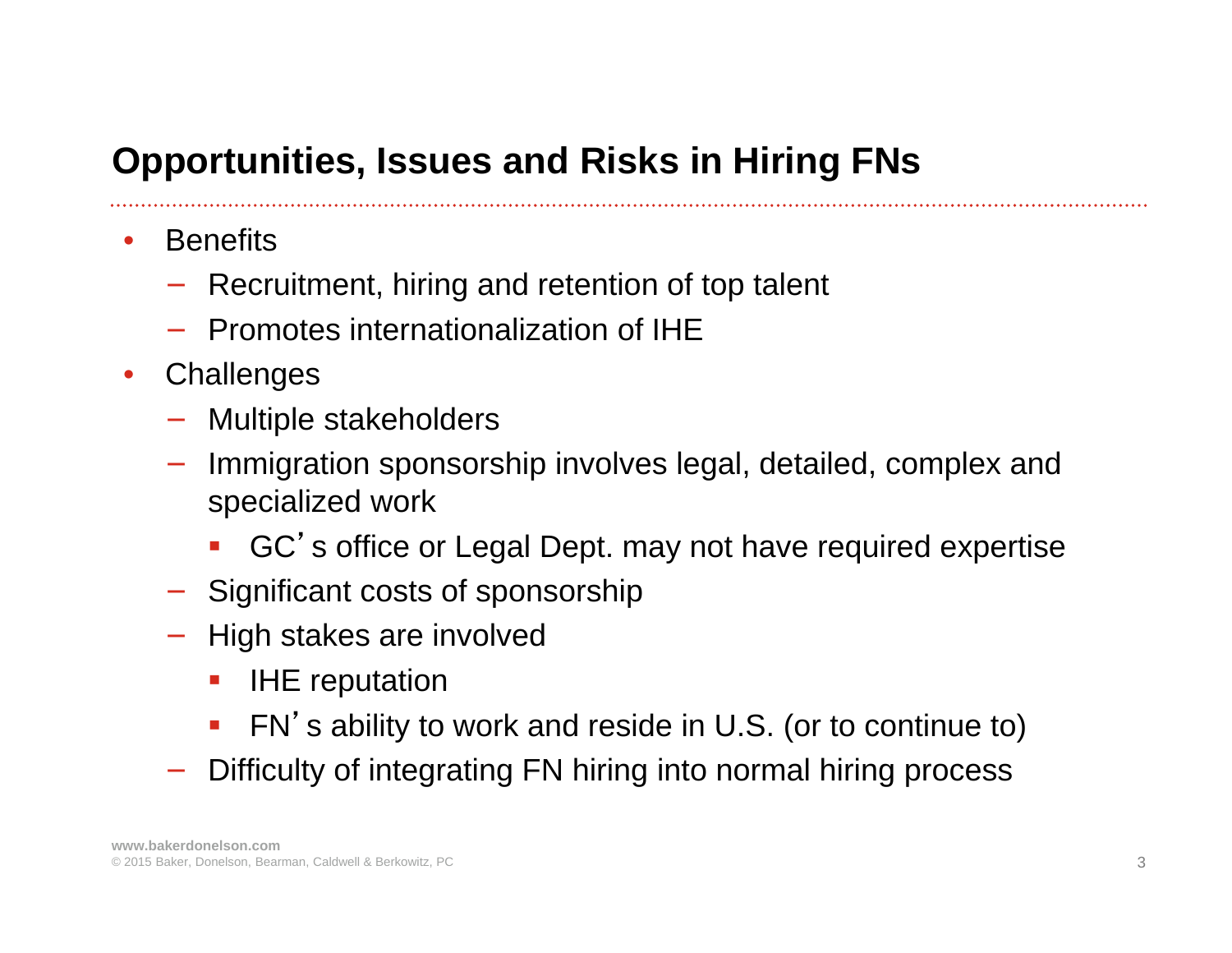# **Immigration Sponsorship Policy**

- $\bullet$  Does your IHE have one?
	- − Approximately 30% of IHEs do not have one.
	- Does it need to be updated?
- • Key Issues
	- − Institutional long term goals
		- $\mathcal{L}_{\mathcal{A}}$ Faculty and staff recruitment
		- an<br>M Nature of applicant pool
	- − Stakeholders
		- $\mathcal{L}(\mathcal{L})$ Legal, HR, international office, colleges and departments
	- − Available institutional resources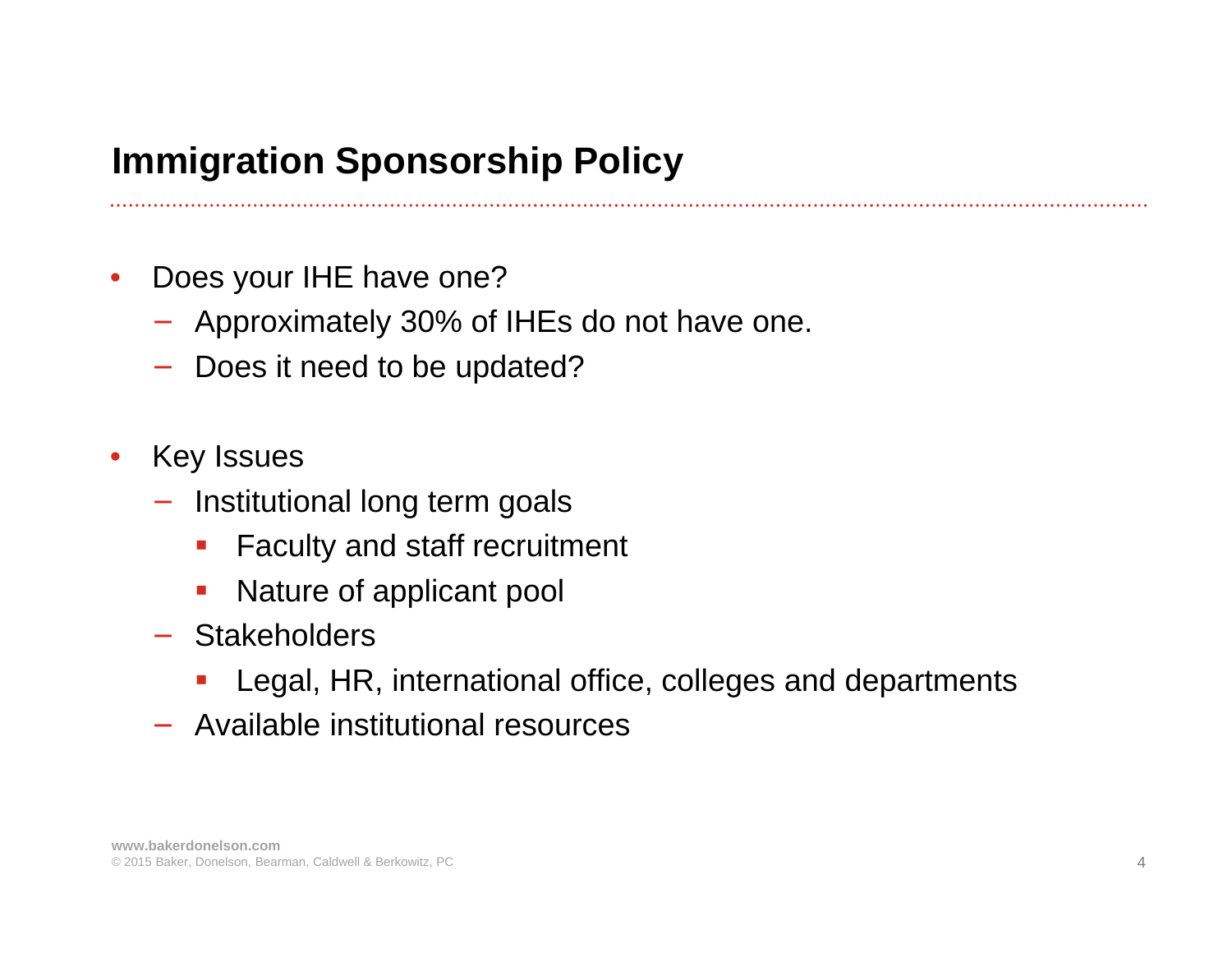# **First Questions to Ask**

- $\bullet$  Policy development
	- − Who will own the policy?
- $\bullet$  Hiring decisions
	- − Who has the authority to hire an FN?
- $\bullet$  Program parameters
	- − What positions and FNs will the IHE sponsor?
	- − What visa categories will the IHE use and when will it do so?
- $\bullet$  Processing of petitions
	- − Authority to approve sponsorship
	- − Primary responsibility for day-to-day work
	- − Involvement of internal legal dept., HR and outside counsel
- Oversight
	- − Who is responsible for ensuring compliance with issues related to FN hiring?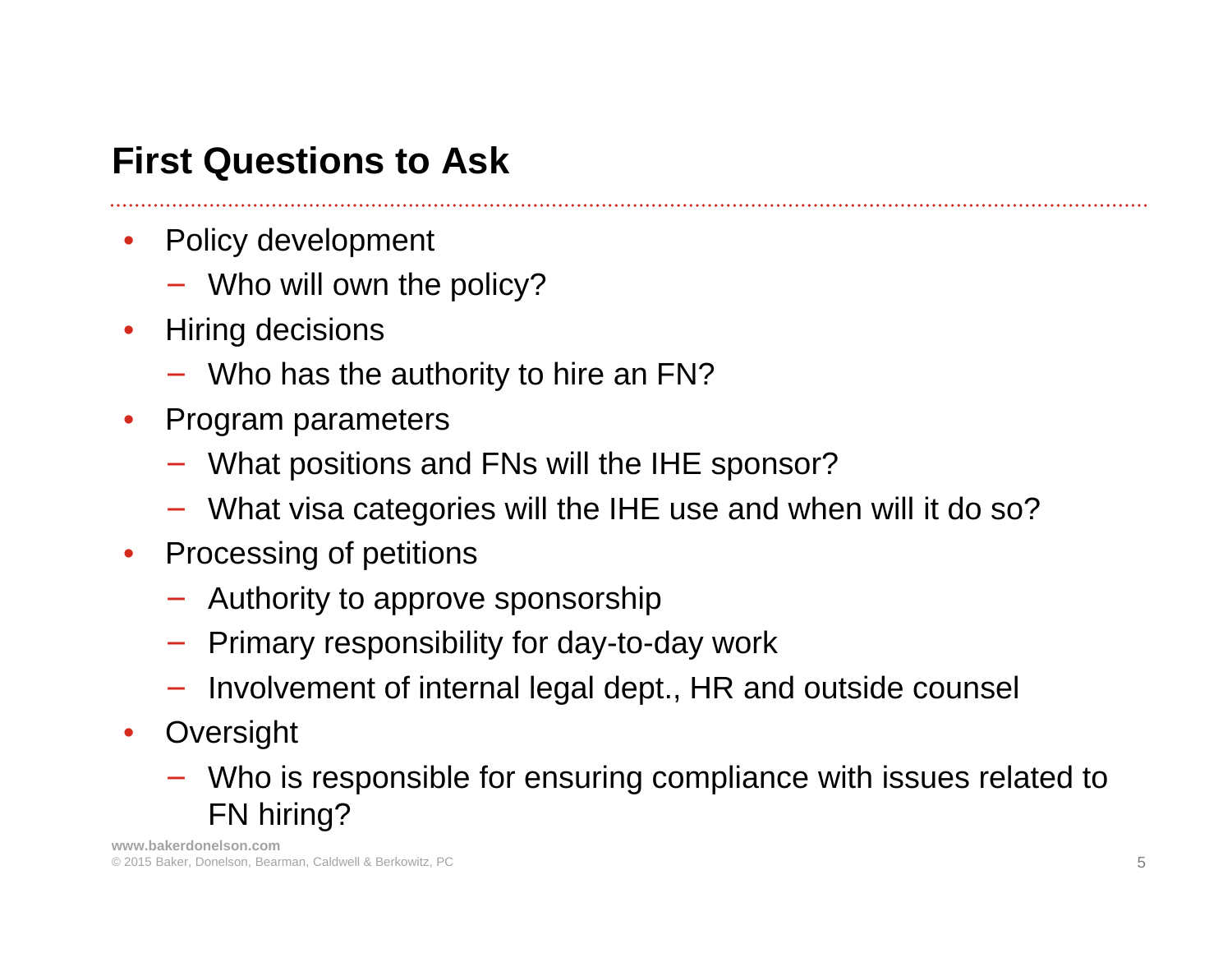# **Processing of Petitions: Different Institutional Models**

- $\bullet$ **Full-service**: In-house team at institution
- $\bullet$ **Split-service**: NIV versus IV
- $\bullet$  **Combo**: Combination of services outsourced and/or produced in-house
- **Scraps**: Overflow or complicated cases
- $\bullet$ **Anything goes**: individual picks
- •**Attorney**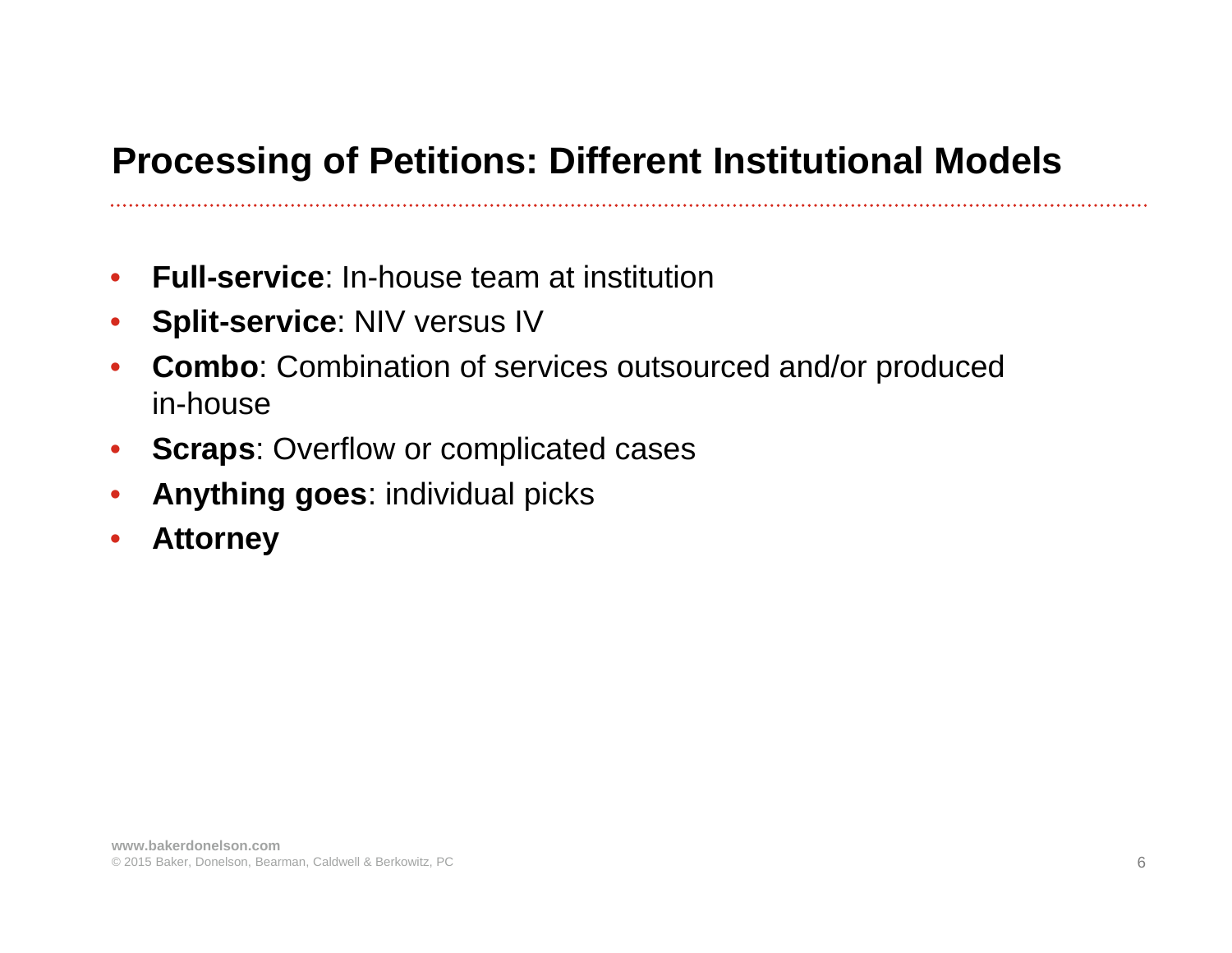#### **Poll – Which Institutional Model Fits Best in Your Case?**

- $\bullet$  2011 NAFSA Survey revealed that IHEs:
	- $\mathcal{L}_{\mathcal{A}}$ Do not use outside counsel: 16
	- $\blacksquare$  Use university counsel who performs work for entire university system: 5
	- $\mathcal{L}_{\mathcal{A}}$ Use private counsel at one law firm contracted by school: 21
	- $\mathcal{L}_{\mathcal{A}}$ Use attorneys on approved list of law firms: 17
	- $\blacksquare$ Use any counsel that foreign national decides to hire: 5

http://myweb.fsu.edu/khagen/poll2.html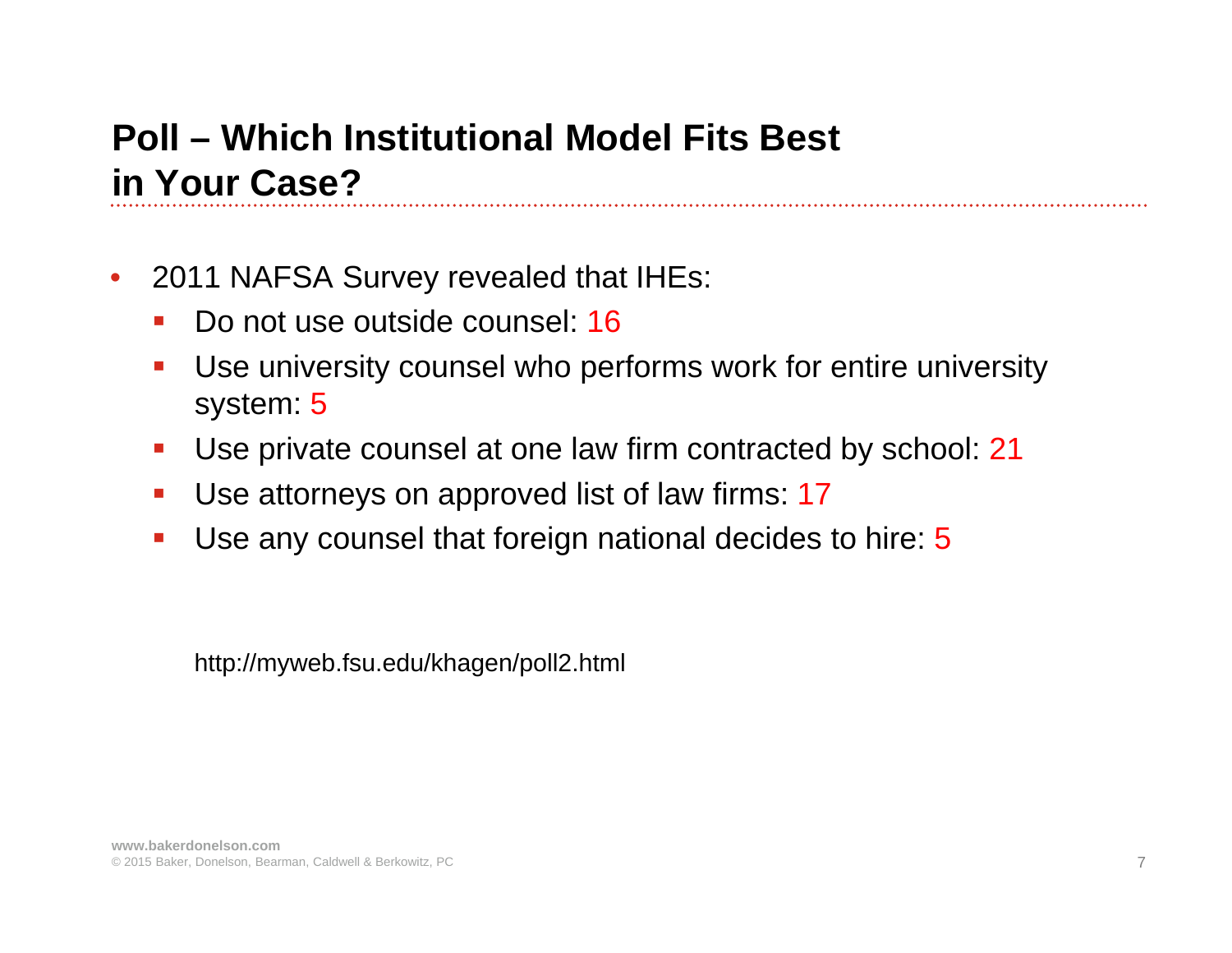#### **Issues and Risks**

- • Program Control
	- − Hiring
		- $\mathcal{L}_{\mathcal{A}}$ Sponsorship policy communication
		- $\mathcal{L}_{\mathcal{A}}$  Exceptions to stated policy
			- $\Box$ Contract promises
	- − Processing of petitions
		- $\mathcal{L}_{\mathcal{A}}$ Day-to-day responsibility
		- $\blacksquare$ Involvement of internal counsel
		- $\overline{\mathcal{A}}$ Involvement of external counsel
	- − Competence of institutional resources
		- $\mathcal{L}_{\mathcal{A}}$ Initial qualifications
		- $\mathcal{L}_{\mathcal{A}}$ **Training**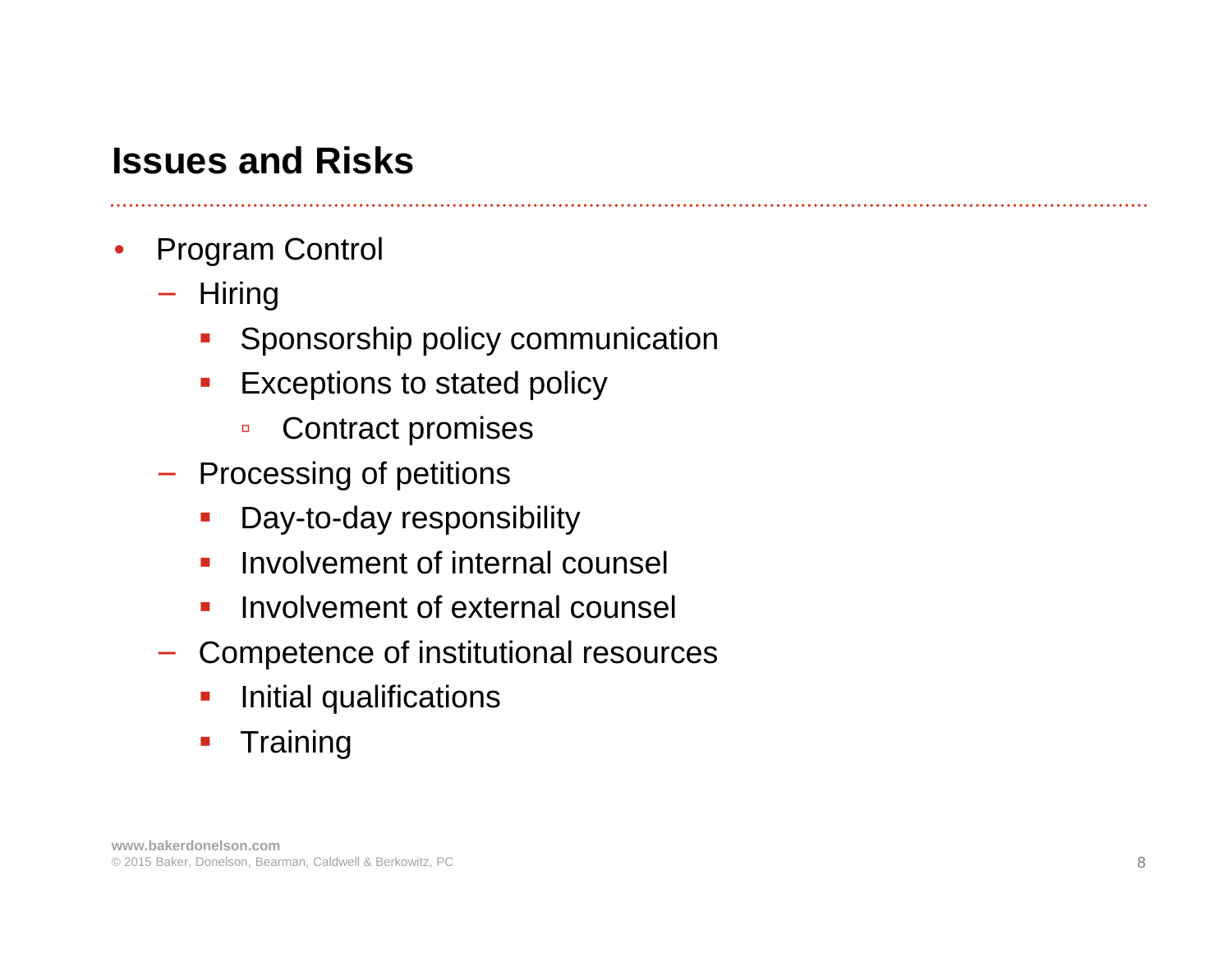## **Is There an Attorney in the House?**

- • Unlicensed practice of law
	- − In-house immigration advisor(s)
		- $\mathcal{L}_{\mathcal{A}}$  Role
			- $\Box$ Petition processing
			- $\Box$ Internal department liaison
			- $\Box$ Direct contact with FN
			- $\Box$ Scope of advice
			- $\Box$ Level of independent decision making authority
		- an<br>M Competence, training and proper staffing
			- $\Box$ Collaboration with in-house counsel
			- $\Box$ Collaboration with external counsel
			- $\Box$ Collaboration with HR
			- $\Box$ Department staffing and cross-training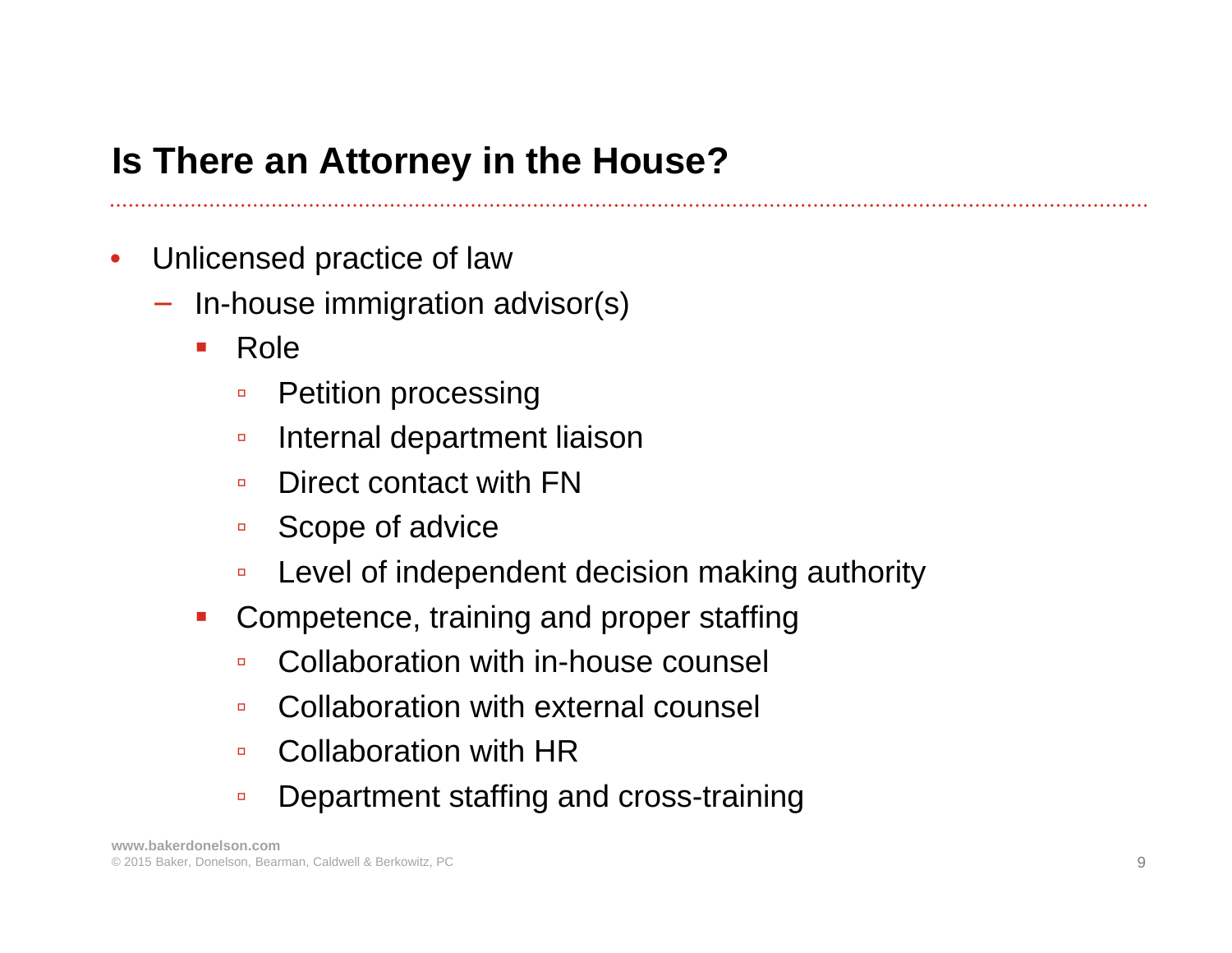## **Using Outside Counsel**

- $\bullet$  Advantages
	- − Legal expertise
	- − Lesser legal liability
	- − Possible faster case preparation and higher rate of success
		- $\mathcal{L}_{\mathcal{A}}$ Consistency in protocols, preparation time and access
	- − Access to legal expertise for non-case-specific issues
		- $\mathcal{L}$  Additional services
			- $\Box$ Training for international staff
			- $\Box$  Presentations and workshops for foreign students and faculty
	- Cost control
		- $\mathcal{L}(\mathcal{L})$ Negotiated fees
		- $\mathcal{L}_{\mathcal{A}}$ Free consultations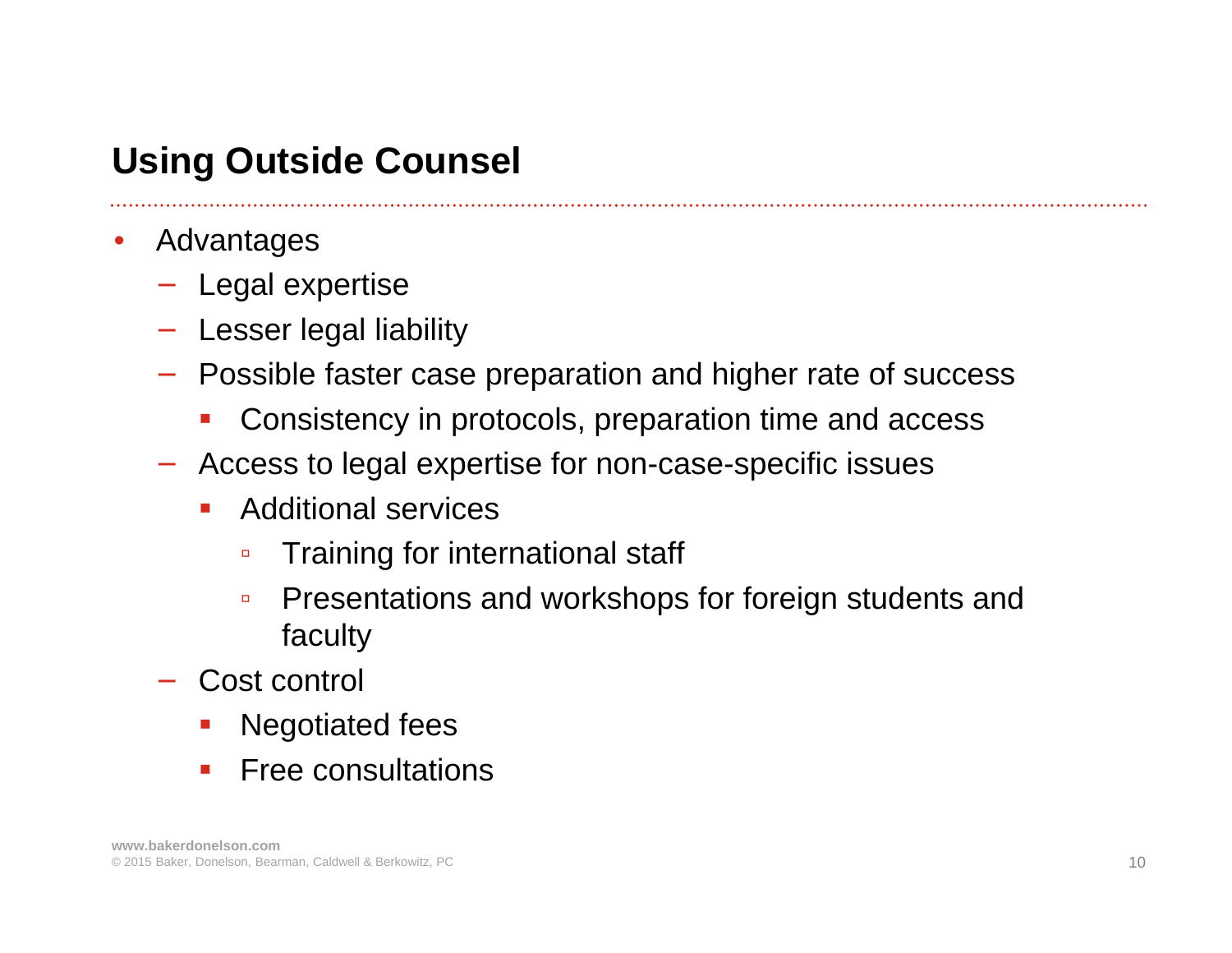# **Using Outside Counsel**

- $\bullet$ **Disadvantages** 
	- − Still need in-house staff to coordinate program responsibilities
	- − Loss of control
	- − Higher costs
	- − Lack of institutional knowledge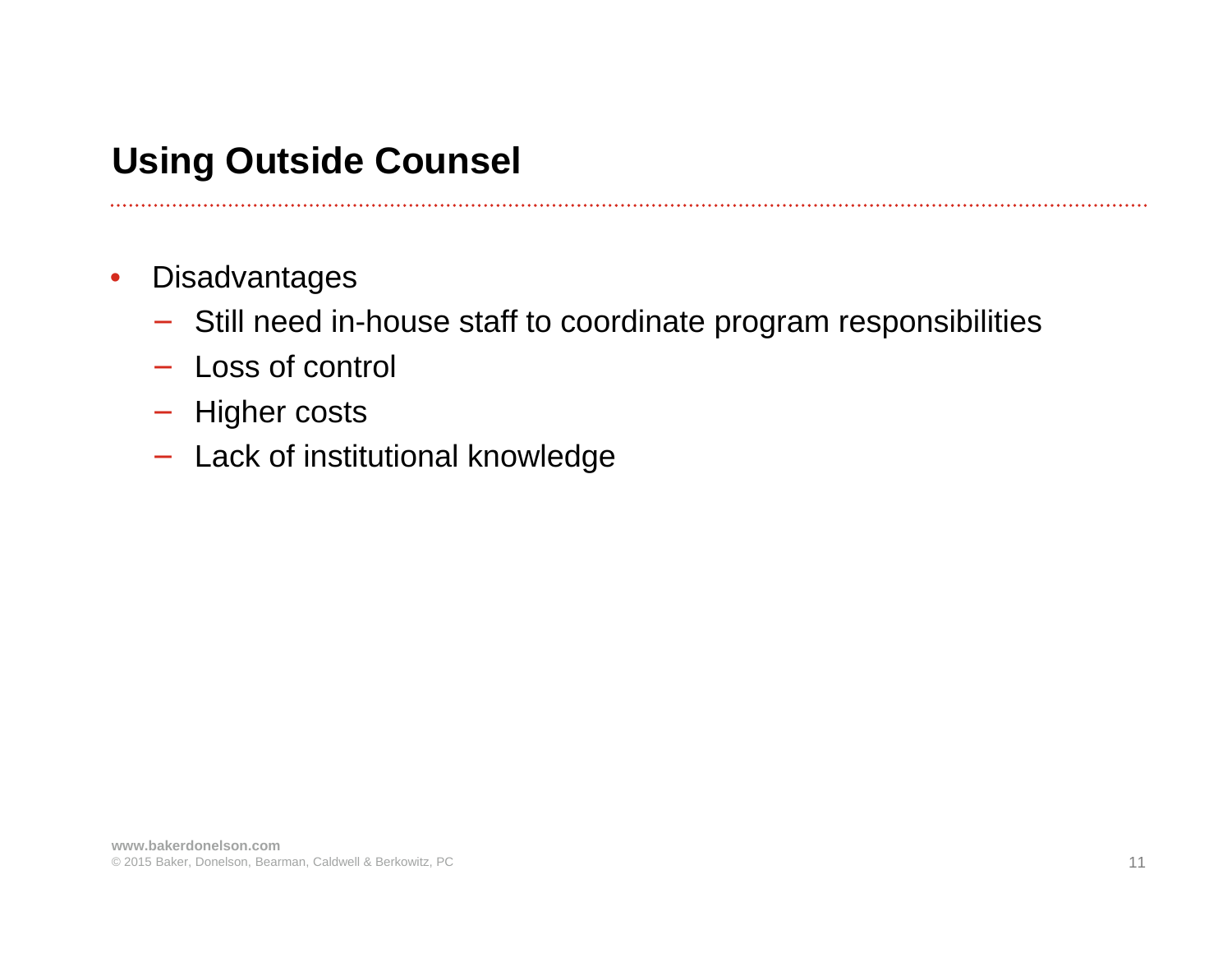#### **External Counsel Selection**

- $\bullet$ One or many?
- $\bullet$  Level of expertise and specialization
	- −Experience representing IHEs?
	- − Do they need to be local?
- • Staffing levels
	- − Solo practitioner
	- − Firm
		- $\blacksquare$ Handling L&E or other issues already?
- • Cost structure
	- −Case specific advice
	- − General compliance advice
- Scope of work
- •Point of liaison with IHE
- $\bullet$ Conflict of interest resolution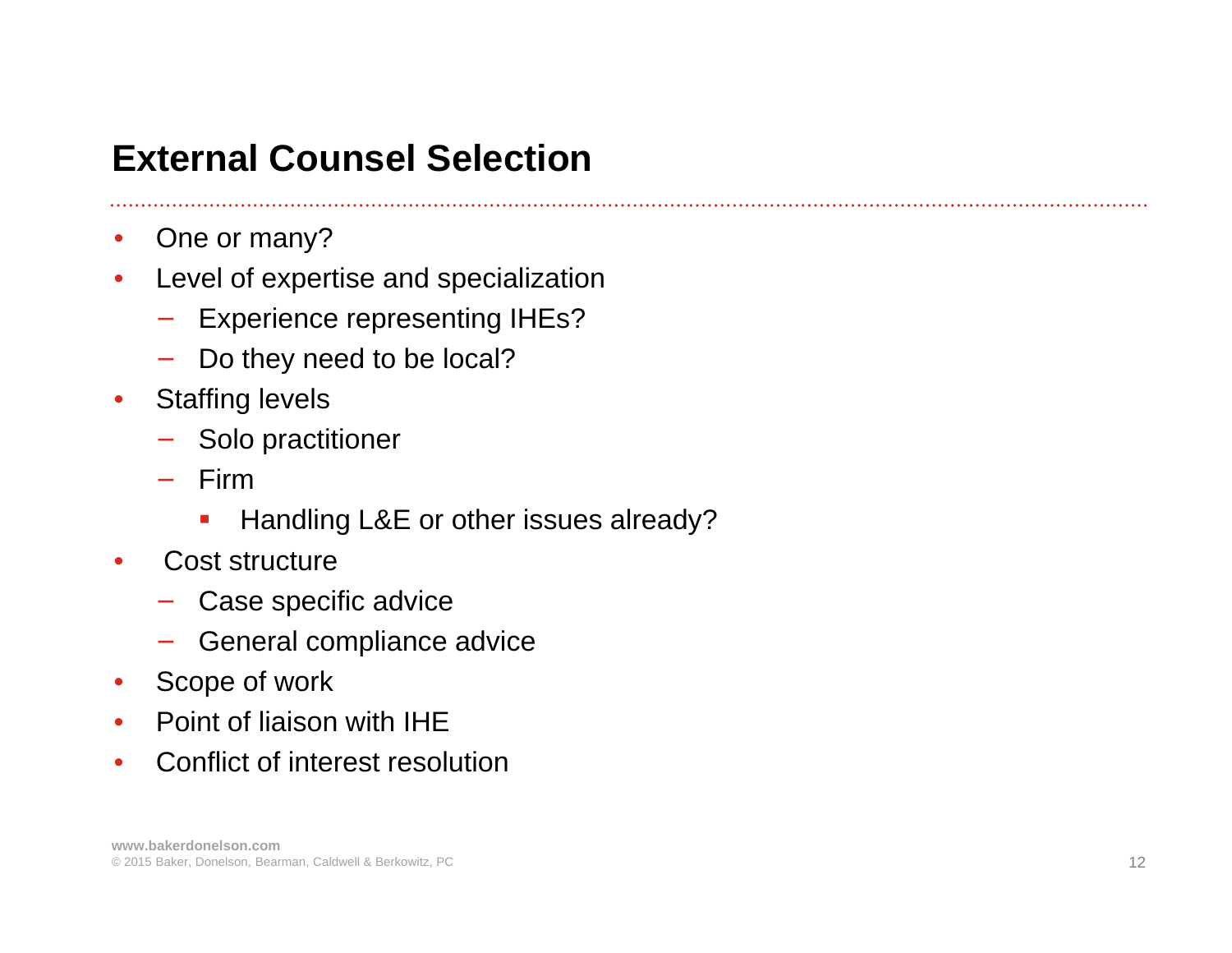# **Interacting with the FN**

- $\bullet$  Dual representation issues
	- − Differing end goals
		- $\mathcal{L}_{\mathcal{A}}$ FN wants to pursue a different course of action
		- $\mathcal{L}_{\mathcal{A}}$  FN wants to file self-petition as well as employer-based petition
		- FN has criminal issues
		- **FN** plans to jump ship
		- $\mathcal{L}_{\mathcal{A}}$  FN has performance issues or IHE no longer wishes to employ
	- − When a case goes wrong
	- − Who pays for what?
		- **•** Petition fees
		- $\mathcal{L}_{\mathcal{A}}$ Dependent petitions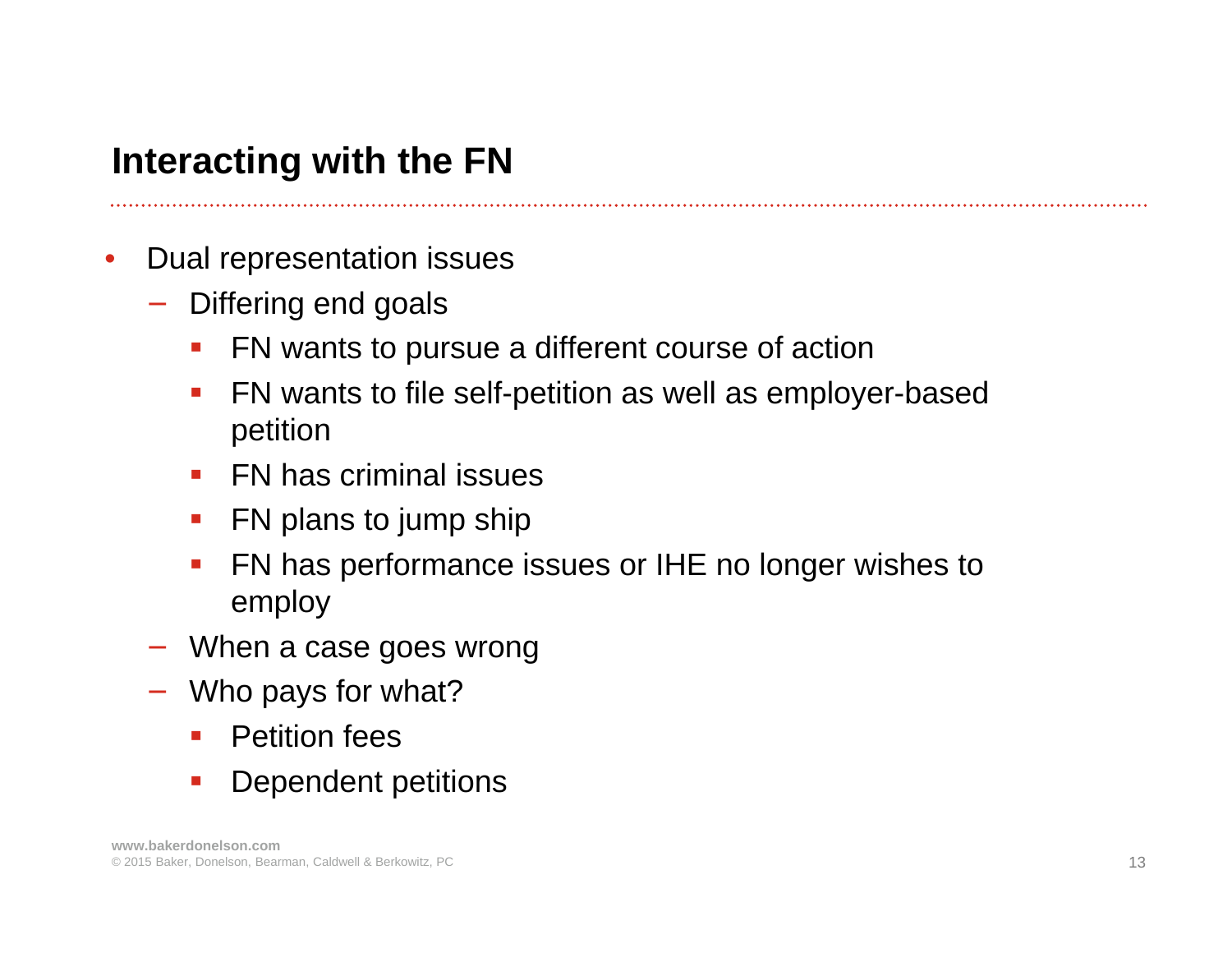# **Usual Types of Petitions**

- $\bullet$  Temporary Employment
	- − No Sponsorship Needed
		- CPT Curricular Practical Training
		- $\mathcal{L}_{\mathcal{A}}$ OPT – Optional Practical Training
		- $\mathcal{L}_{\mathcal{A}}$ STEM OPT Extension (requires E-Verify Enrollment)
		- $\mathcal{L}_{\mathcal{A}}$ Handled by Foreign Student Department
		- $\mathcal{L}_{\mathcal{A}}$ No required wage
		- $\blacksquare$ Time limited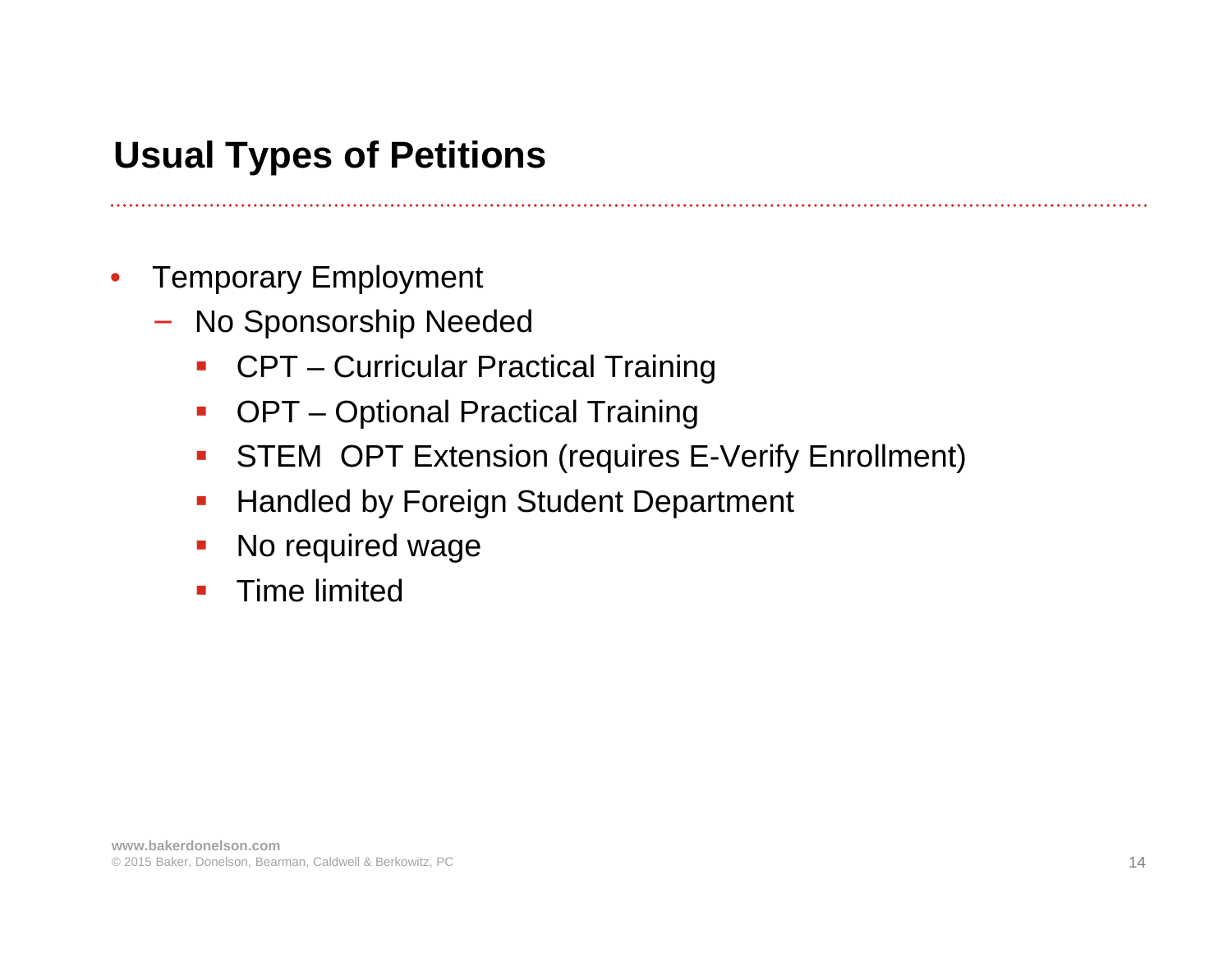## **Usual Types of Petitions**

- − Sponsorship Required
	- **H-1B**

- $\blacksquare$ Prevailing wage issues
- $\Box$ Academic year appointments
- Furloughs
- Fees
- $\Box$ Return transportation
- $\mathcal{L}_{\mathcal{A}}$  **TN**
	- $\Box$ Canadians and Mexicans
- **E-3 for Australians**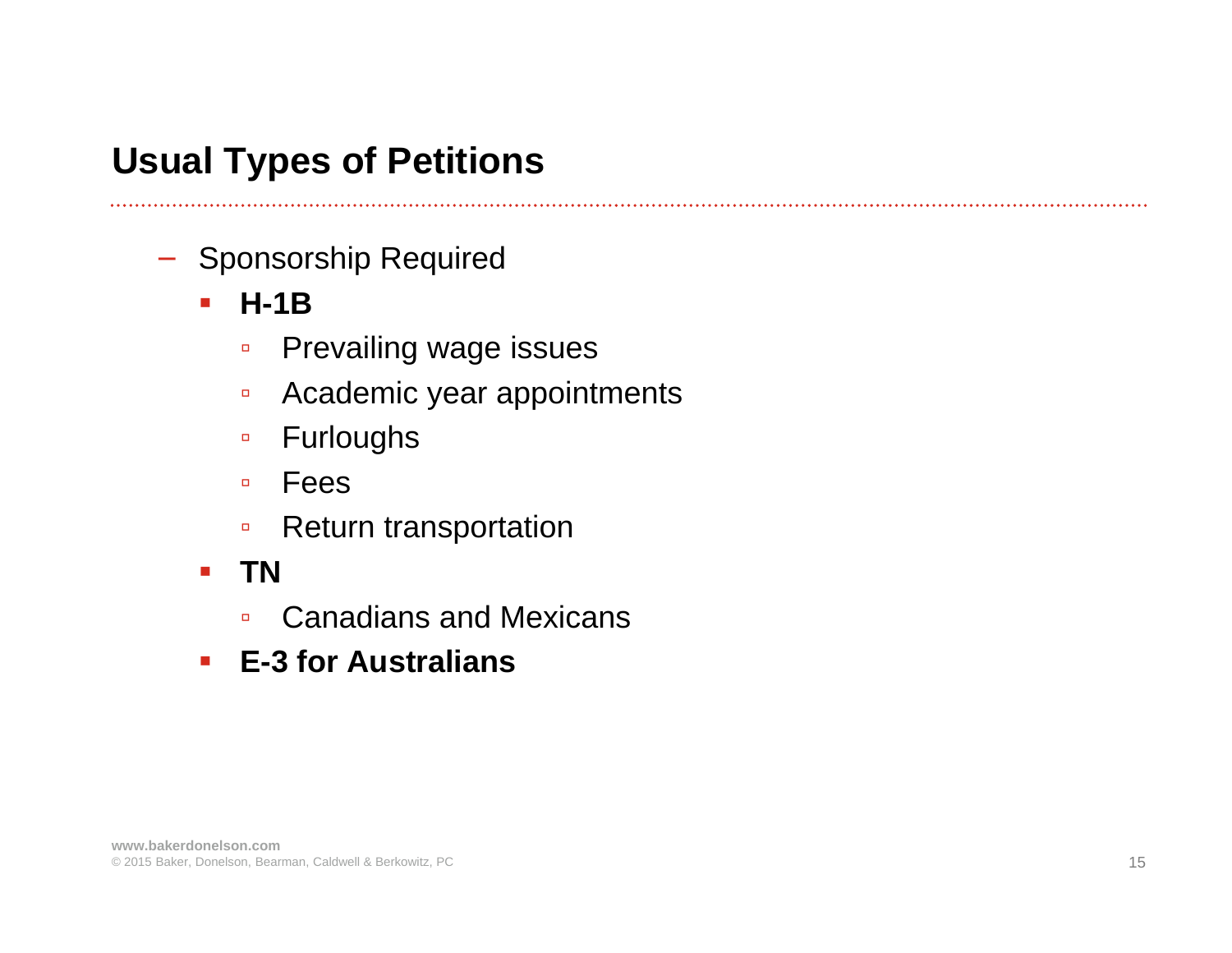#### **Usual Types of Petitions**

#### •**Permanent**

- − Three step process
	- 1.Labor certification (some petitions do not require this step)
	- 2.I-140 – Immigrant Petition for Alien Worker
	- 3. Adjustment or consular process of immigrant visa
- − Labor Certification (PERM)
	- an<br>M Special handling (18 months from hire)
- − Exempted from PERM
	- an<br>M Outstanding professor and researcher
	- $\overline{\phantom{a}}$ National interest waiver
	- $\mathcal{L}_{\mathcal{A}}$ Alien of extraordinary ability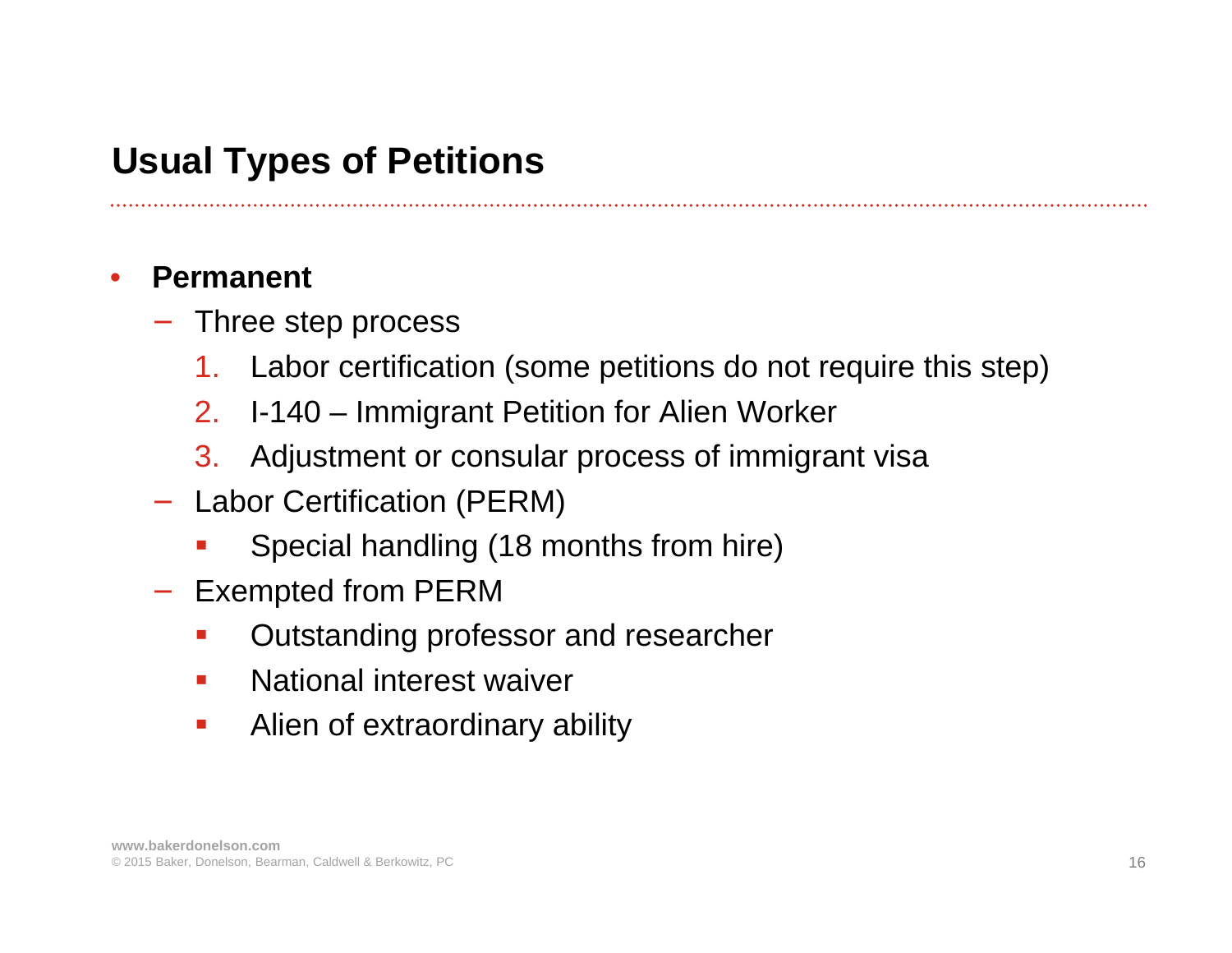# **Green Card Processing – Survey Results**

|                                | In-House | <b>Outside Counsel</b> |
|--------------------------------|----------|------------------------|
| Outstanding<br>Prof/Researcher | 43       | 28                     |
| Labor Cert/2nd Pref            | 44       | 32                     |
| Labor Cert/3rd Pref            | 21       | 22                     |
| <b>Nat'l Interest Waiver</b>   | 8        | 28                     |
| <b>Extraordinary Ability</b>   | 15       | 31                     |
| <b>Exceptional Ability</b>     | 9        | 27                     |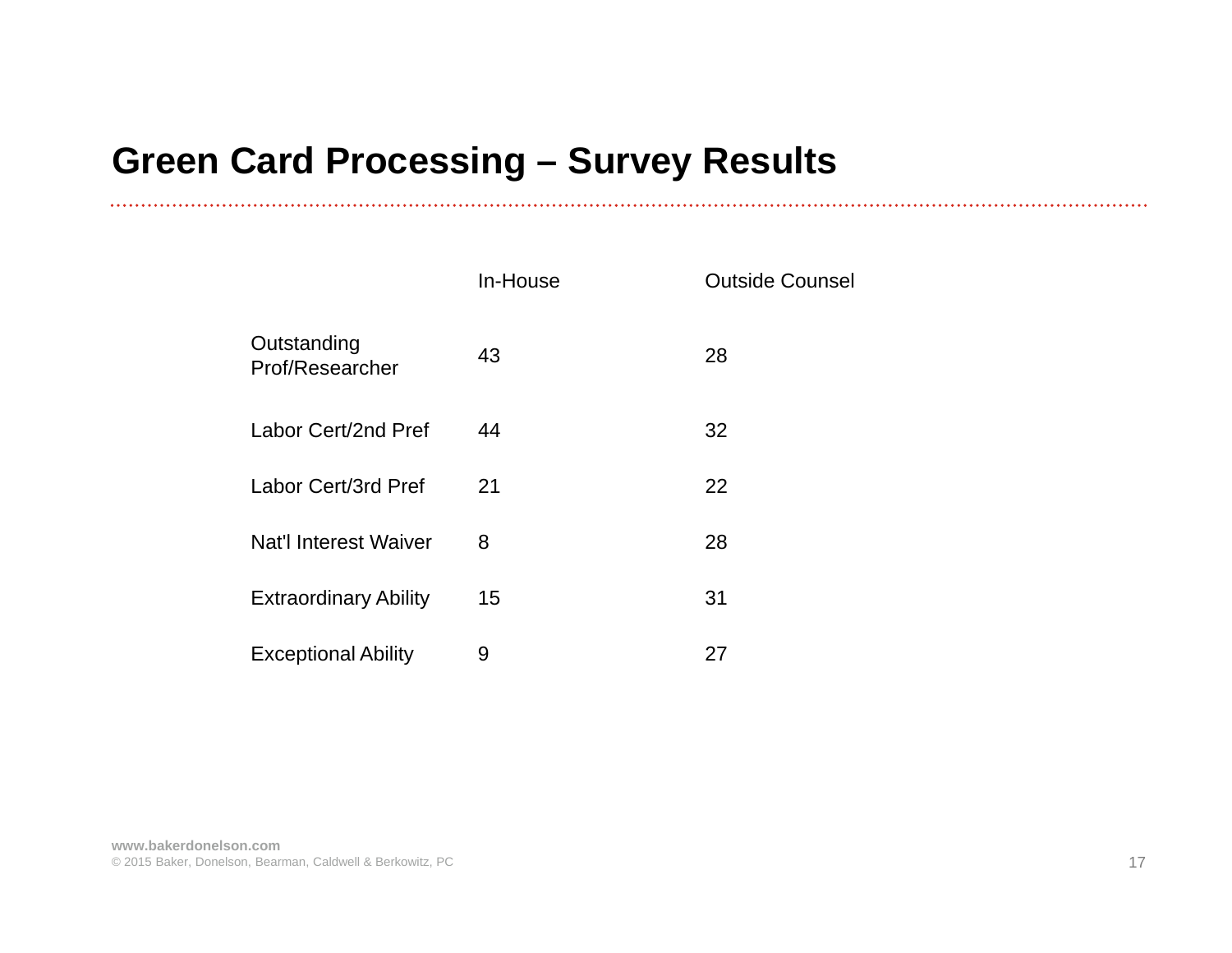# **I-9 and E-Verify Compliance**

- $\bullet$  I-9 compliance
	- − Timeliness violations
	- − Missing I-9s
		- $\mathcal{L}_{\mathcal{A}}$ Who tracks employment when student is not on payroll?

- −De-centralized hiring
- − Electronic I-9s
- $\bullet$  E-Verify enrollment
	- −Mandated by state law
	- −Required for STEM OPT EAD extension
	- − Increased compliance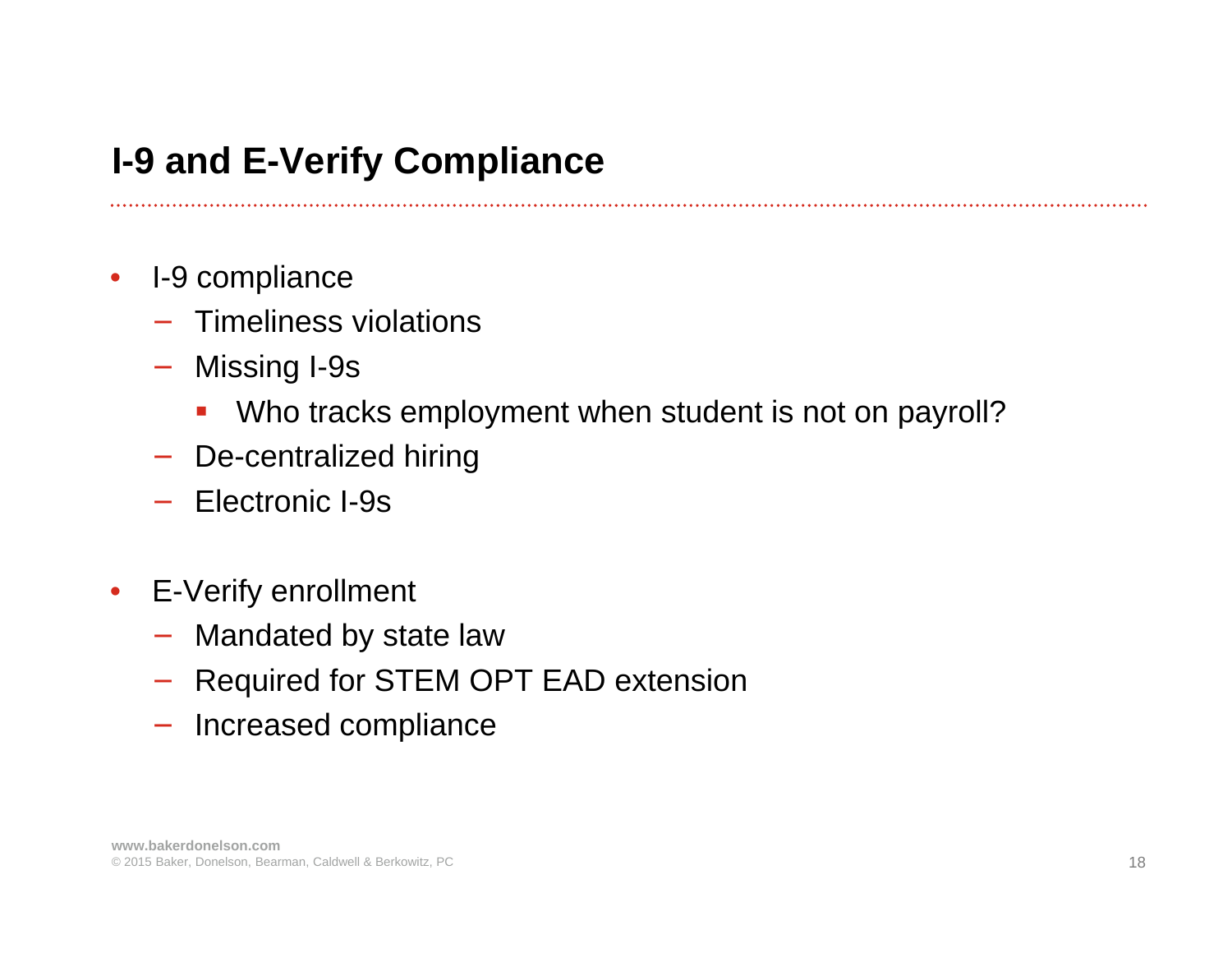# **Export Control Compliance**

- • Increased focus on IHE
	- − Must balance need for international collaboration with compliance
- $\bullet$ Certification on I-129 Non-Immigrant Visa Petitions
- • Top issues for IHE
	- 1. Sharing controlled information with FN in the United States
	- 2. Misusing the fundamental research exception
	- 3. Inadvertently disclosing controlled information
	- 4. Forgetting to monitor the transfer of your FN employees
	- 5. Forgetting to screen end users even if the export is EAR99
	- 6. Misclassifying information and items
	- 7. Assuming a third party has the export control responsibility
	- 8. Failing to document your compliance properly